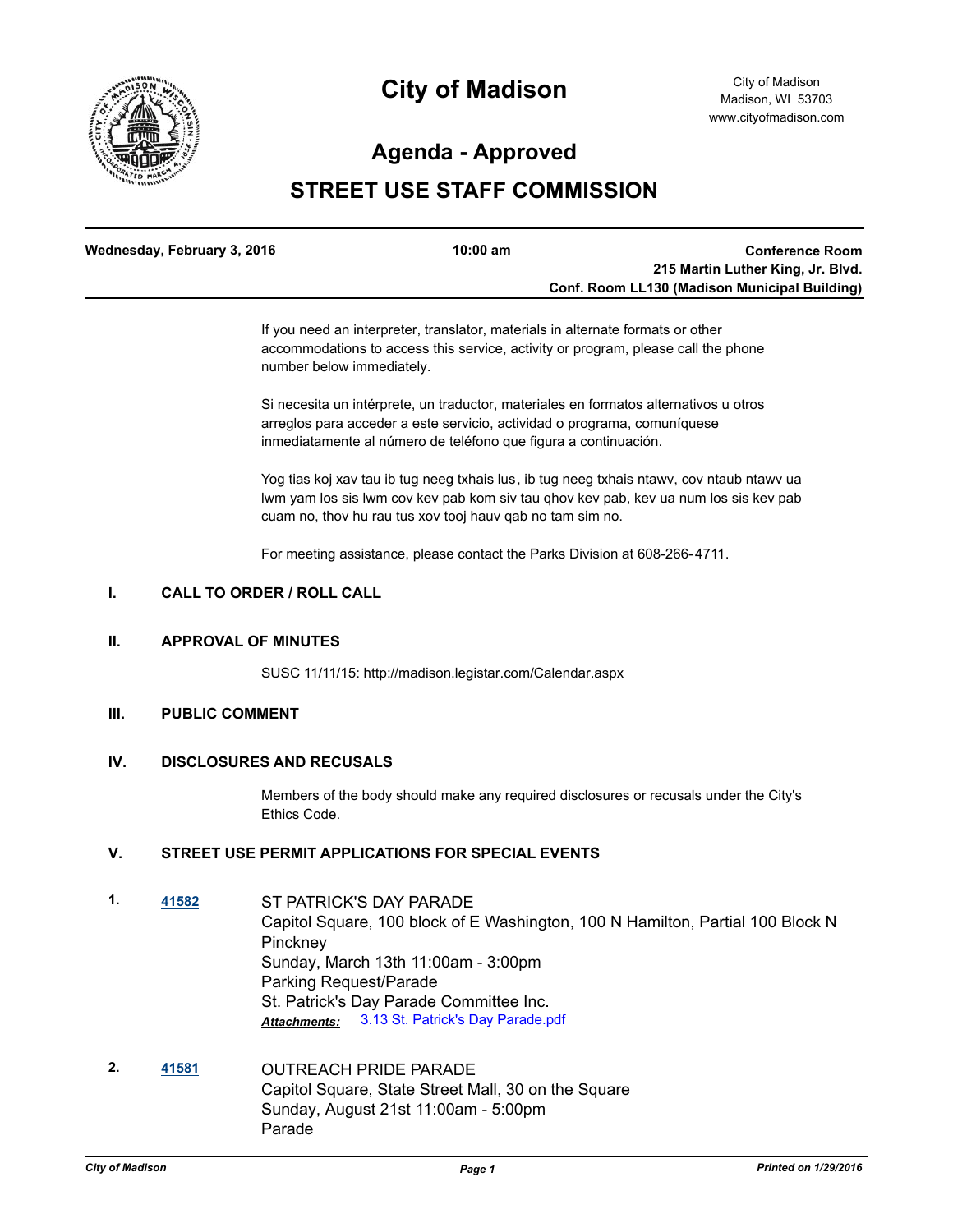OutReach, Inc. *Attachments:* [8.21 Outreach Pride Parade.pdf](http://madison.legistar.com/gateway.aspx?M=F&ID=61e8e7ca-67fb-426b-95f9-e364d5222d6d.pdf)

- **3. [41580](http://madison.legistar.com/gateway.aspx?m=l&id=/matter.aspx?key=45970)** BADGERS CHALK THE BLOCK State Street Mall (800 State Street) Tuesday, April 26th 9:00am - 5:00pm Festival Wisconsin Alumni Student Board, WI Alumni Association, University of Wisconsin Foundation *Attachments:* [4.26 Badgers Chalk the Block.pdf](http://madison.legistar.com/gateway.aspx?M=F&ID=8953a2cc-7273-4e79-ba33-3f0fa4bec63e.pdf)
- **4. [41374](http://madison.legistar.com/gateway.aspx?m=l&id=/matter.aspx?key=45791)** CRAZYLEGS CLASSIC Capitol Square/see map & application Saturday, 4/30/16 6:00am - 12:30pm Run/Walk See map/application for closures National W Club/UW Athletic Department *Attachments:* [4.30 Crazylegs SUSC App.pdf](http://madison.legistar.com/gateway.aspx?M=F&ID=f7c33826-e8f5-487d-ae5a-b5fe0fb0e2d5.pdf)

#### **VII. STREET USE PERMIT APPLICATIONS FOR ROUTINE REQUESTS**

- **1. [40746](http://madison.legistar.com/gateway.aspx?m=l&id=/matter.aspx?key=44229)** WOOF'S (KING STREET) PRIDE AMENDED 100 King St Sa, Aug 20, 12pm - Su, Aug 21, 1am Annual block pary to benefit Outreach, Inc. Discuss location, schedule, set-up and activities. Dino Maniaci, WOOF'S/Outreach, Inc. *Attachments:* [8.20 Woofs Pride.pdf](http://madison.legistar.com/gateway.aspx?M=F&ID=909084fa-0d89-4826-b8a6-1ad1a67ac545.pdf)
- **2. [41579](http://madison.legistar.com/gateway.aspx?m=l&id=/matter.aspx?key=45969)** BUSKING FOR BOOKS 100-800 blocks of State Street Saturday, April 30th 12:30pm - 3:30pm Music/Concert (not amplified) Literacy Network *Attachments:* [4.30 Busking for Books.pdf](http://madison.legistar.com/gateway.aspx?M=F&ID=ec30f80a-ab44-499b-b914-06a6f27843e9.pdf)
- **3. [41494](http://madison.legistar.com/gateway.aspx?m=l&id=/matter.aspx?key=45891)** SAFETY SATURDAY 100 block of E. Washington, S. Pinckney, and 100 Blocks of E. and W. Main Saturday, June 11 7:15am - 1:30pm Safety demonstration day (various displays) City of Madison Fire Department *Attachments:* [6.11 Safety Saturday.pdf](http://madison.legistar.com/gateway.aspx?M=F&ID=6d2a020d-cf0b-4a89-a1c6-e4049bd9da2e.pdf)

### VII. ONGOING BUSINESS / ANNOUNCEMENTS

**1. Recap recent street use events.**